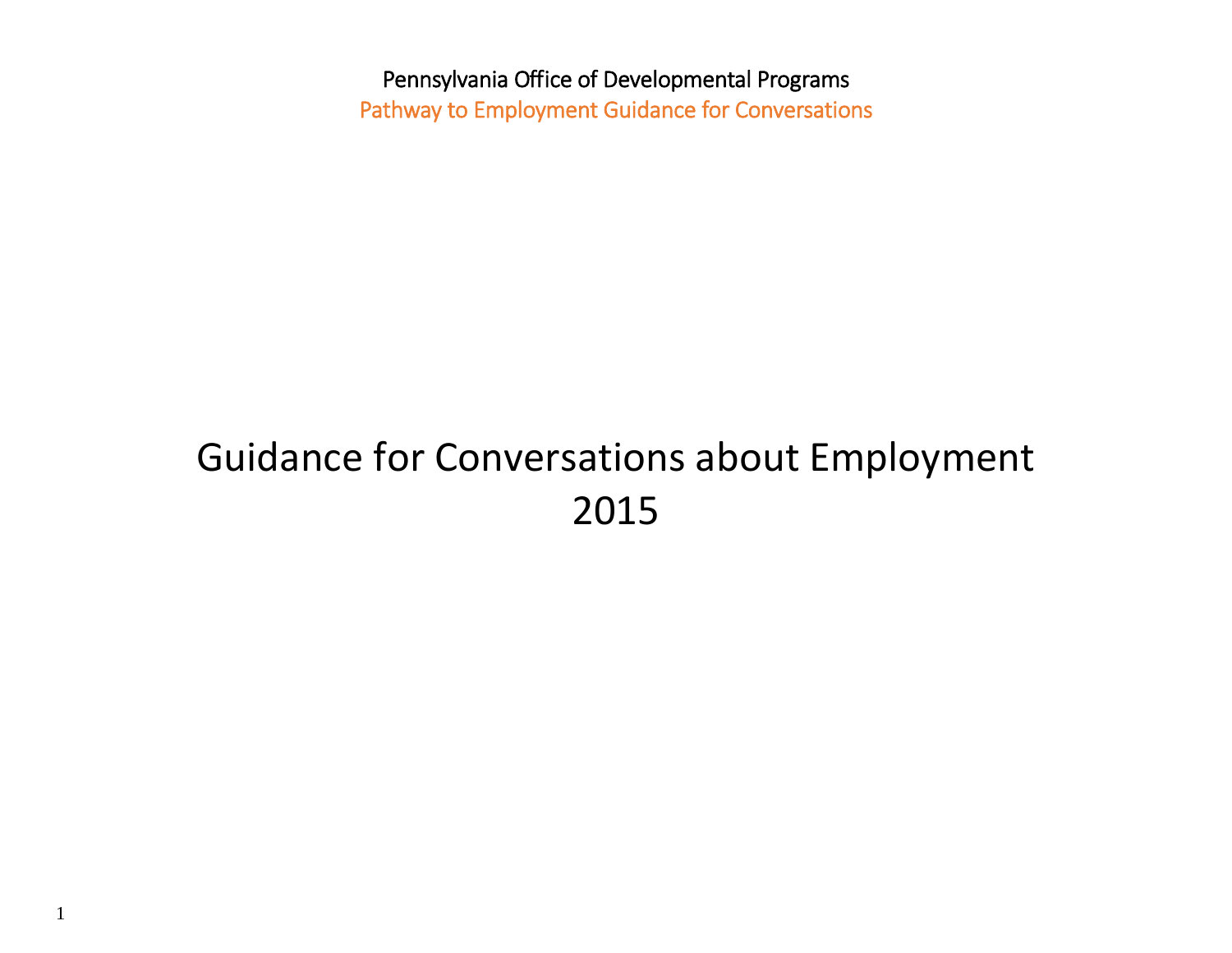# Pathway to Employment Guidance for Conversations

#### BACKGROUND

The Office of Developmental Programs (ODP) held a Supports Coordination Work Session in August 2015, with support from the State Employment Leadership Network (SELN).

The session focused on:

- How Support Coordinators (SCs) currently engage an individual and their family about community-based employment,
- Current employment resources and strategies that already exist in the state, and;
- The discussion of additional tools that would help bring employment front and center into the Individual Service Plan (ISP) process.

At the invitation of ODP, representatives' of several support coordination organizations (SCOs) from across the Commonwealth, a service participant, service providers and Regional and Administrative Entity representatives participated in the session to provide input and insight into the discussion. The group concluded there are several employment related resources such as the ISP manual, employment supplement and employment manual available for SCs. SCs though are in need of further guidance in how to engage in conversations with people and their teams to become employed in a community job.

One of the recommendations from the work session was to develop a Pathway to Employment Tool/ Guidance that included helpful conversation starters for SCs to use when planning with an individual, their family and teams about employment. The group concluded that it was important not to create additional mandatory paper work or forms that SCs would complete.

The recommendations from the working group has led to development of the following guidance and incorporation of employment related information into the general ISP process including revisions within the ISP manual that will include updates on employment as they become available. ODP will obsolete the employment supplement and the employment manual effective October 30, 2015.

This is guidance and not a mandatory set of sequential questions SCs are to have with service participants. The questions are conversation starters to facilitate discussions regarding integrated community employment. Use these questions to facilitate discussions about the importance of employment at any time during the initial and annual ISP meetings, a monitoring visit or any other time the team is meeting. While SCs will be facilitating the conversation with the individual and their team, it is important to note that all team members, including service providers, have a key role in talking about employment with individuals they support.

ODP is most interested in knowing how effective this guidance will be to SC. A survey will be available as a way to provide feedback between November 5, 2015 and February 2016 (visit: *[www.selnmembers.org/pennsylvania](http://www.selnmembers.org/pennsylvania)* )

There will also be a follow up forum in February 2016 after SCs have used the tool for further discussion on its usefulness and needed improvements to make it an effective tool for SCs.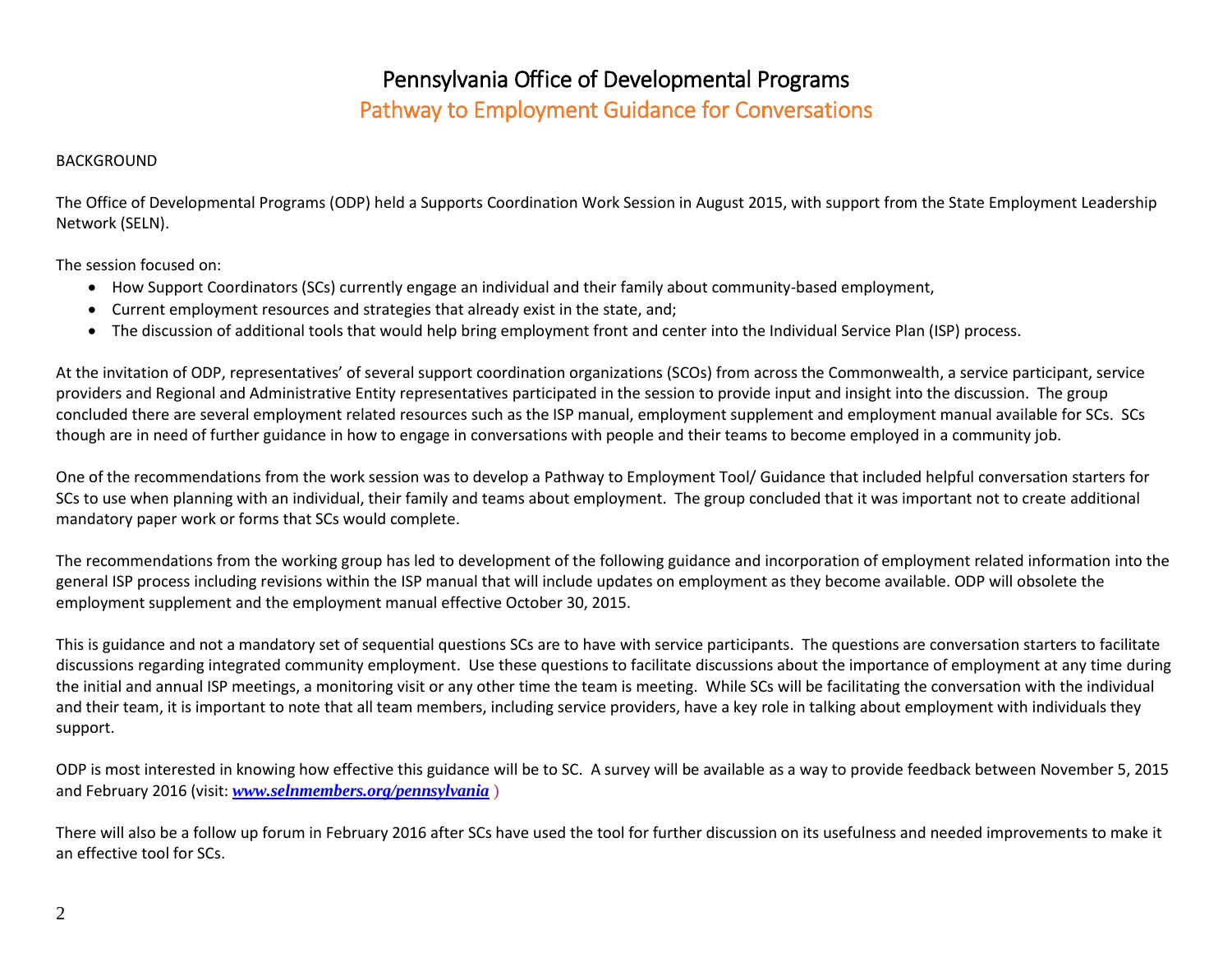# Pennsylvania Office of Developmental Programs Pathway to Employment Guidance for Conversations

# Guidance for Conversations about Employment



# **Let's Have the Conversation… What Employment Pathway am I on?**

Achieving employment and community inclusive outcomes are cornerstones of ODP policies and practices. Achieving these outcomes requires individuals to engage with community resources on an ongoing and consistent basis. Employment practices must ensure individuals receive information about feasible employment opportunities. Additionally, prevocational, vocational, adult training and home and community habilitation should promote progress towards a pathway to employment. Supported employment services supporting the person to eventually a decrease intensive on the job supported employment services to a support level needed to maintain work.

### **The following represents ODP principles concerning employment for people supported by ODP:**

- All working age people with disabilities can and should work.
- Competitive employment in the general workforce is the first and preferred post education outcome.
- Paid work is an essential part of having control over the life you want.
- Everyone deserves to establish career goals and aspirations, earn a living wage and be valued for their contributions.
- Employment leads to new competencies, and open doors to new relationships and social opportunities.
- Achieving employment and community inclusive outcomes are cornerstones of ODP policies, principles and practices.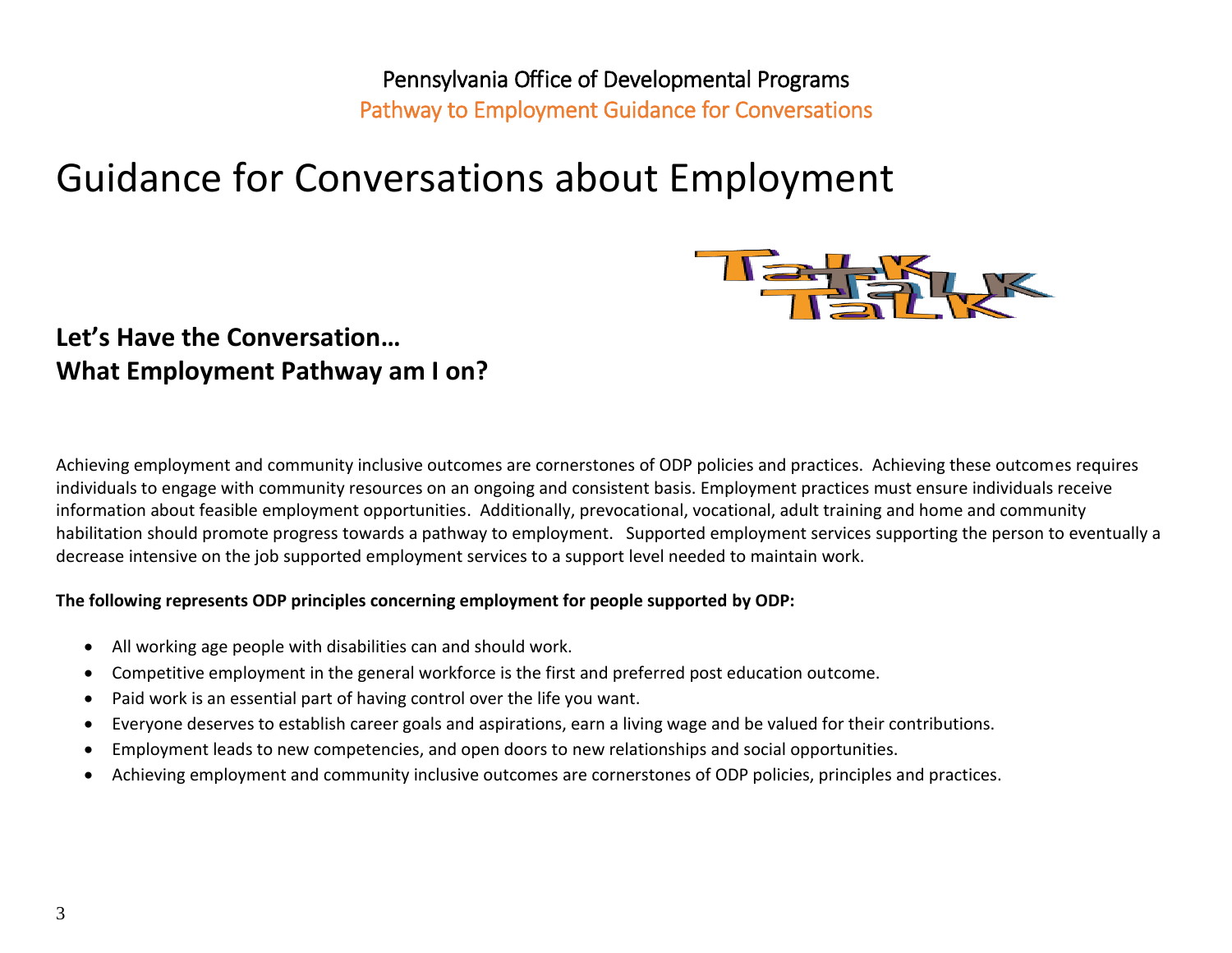## Pathway to Employment Guidance for Conversations

*Let's have the conversation: Individual is not working but expresses an interest in working…* 

*What can we talk about to gather information that could be helpful to finding the right job match?*

- 1. What activities are you good at or enjoy doing?
- 2. Did you know they could possibly lead to a job or business for you?
- 3. How are you most comfortable meeting new people?
- 4. What makes you feel most proud or important?
- 5. Are there things you would like to do that you are not doing now?
- 6. Did you know you can often keep some of your benefits even if you work? Let me tell you why…



### **Next steps: SC/Team**

- Use "important to and important for" sections in ISP to highlight employment interests.
- Network with family, friends, neighbors and other contacts to seek out job opportunities in field of interest.
- Identify any barriers to address and develop an action plan.

### **Next steps: Individual**

- Use prevocational services on a time-limited basis.
- Utilize OVR services to assist in finding and securing employment.
- Access one stop career centers (Career link).
- Take classes to gain skills, education and training in field of interest.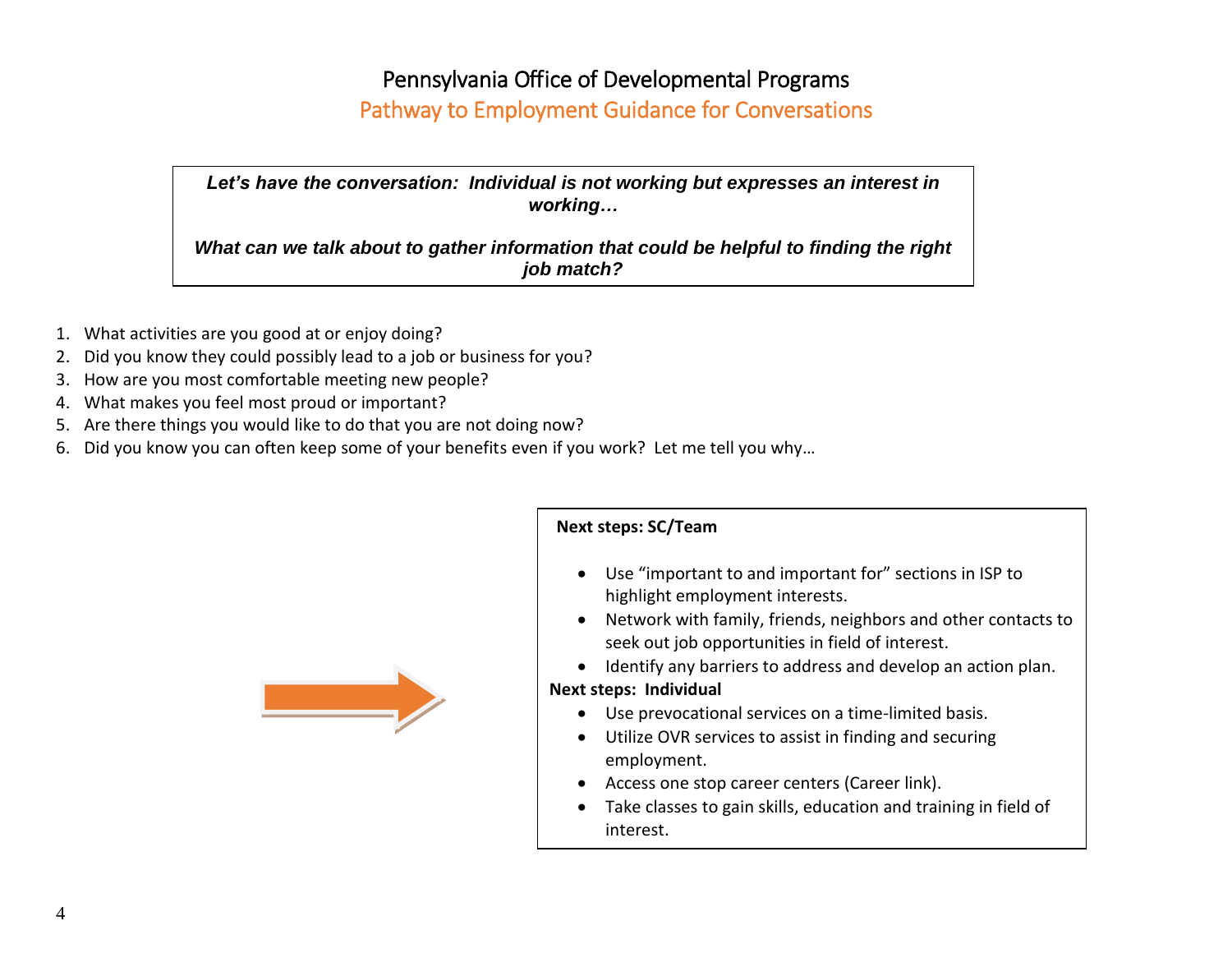### Pathway to Employment Guidance for Conversations

*Let's have the conversation: Individual is not working and expresses they do not want to work.* 

*What do we do? What can we talk about to really understand why the individual feels this way?*

- 1. Tell me a bit about why you are not interested in finding a job and earning money?
- 2. Is there anything about getting a job that worries you?
- 3. Did you know you can often keep some of your benefits even if you work? Let me tell you why…
- 4. Have you had the chance to explore work or volunteering opportunities to help identify your skills and interests? Would you like to?
- 5. How do you spend your day?
- 6. What do you like most/least about your day?
- 7. If you could change or improve something in your daily life what would it be?
- 8. What activities are you not doing now that you would like to do?
- 9. Do you have enough money to do the things you would like to do?
- 10. What were your experiences the last time you tried something new?
- 11. What needs to change in order for you to try something new?
- 12. What would need to happen in order for you to consider finding a job in the future?
- 13. How are you most comfortable meeting new people?
- 14. What makes you feel most proud or important?



### **Next steps SC/Team:**

- Use "important to and important for" sections of the ISP to highlight possible interests.
- Identify any barriers to address and develop an action plan.
- Help the individual discover their talents through volunteer work.
- Encourage the idea of work (use success stories).
- Help the individual build community and personal networks.
- Address the supports the individual may need while not working.
- Discuss the available services and supports designed to help the individual find and keep a job.
- Explain there are also job coaches that can help coach and support them during work.
- Help the individual explore information about various jobs and careers.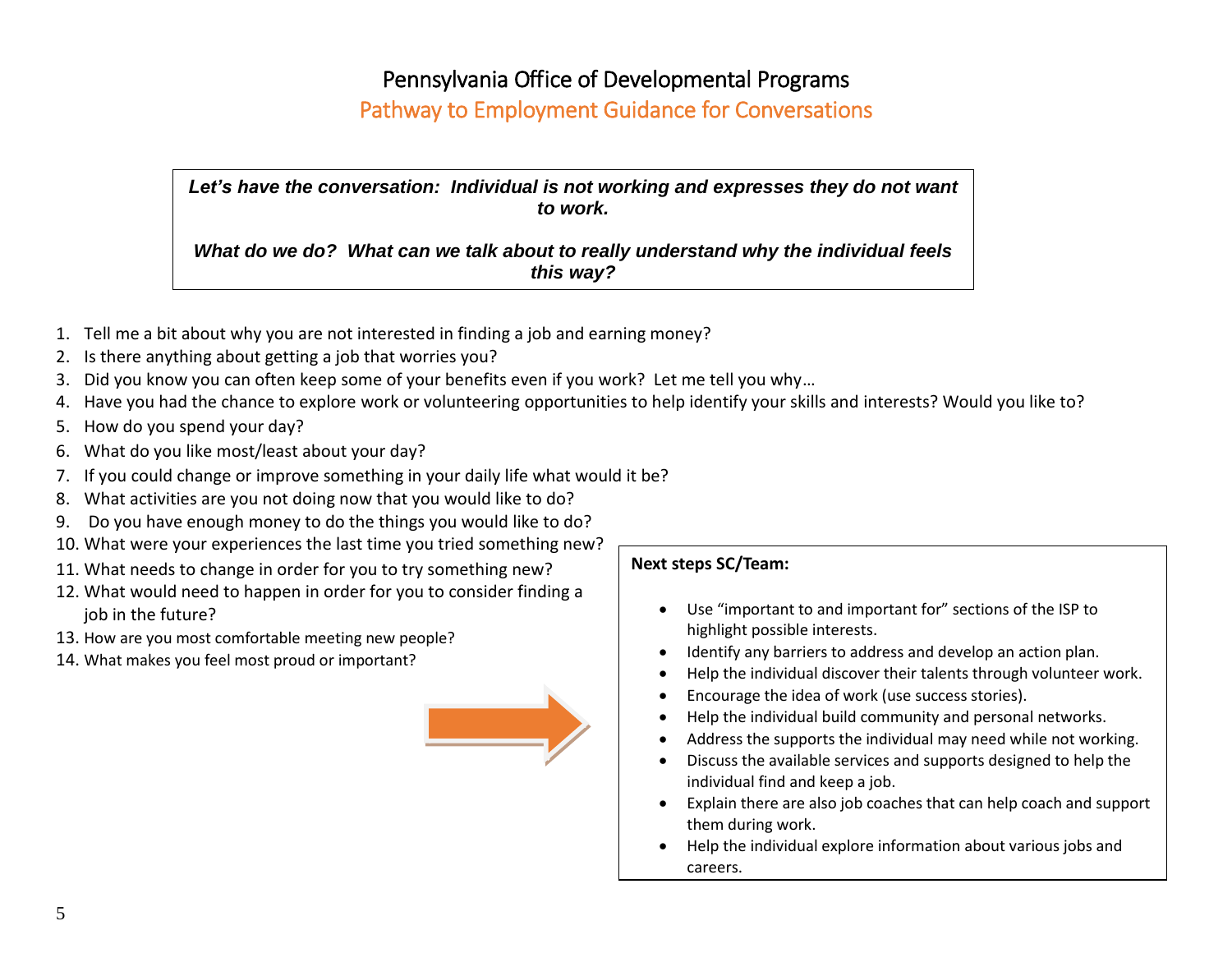# Pathway to Employment Guidance for Conversations

*Let's have the conversation: Individual is not working and there is team member resistance to work.*

*What do we talk about to help determine why there is resistance?*

- 1. Talk through each concern the team has related to the person obtaining employment.
- 2. Identify ways to overcome barriers by talking about possible solutions.
- 3. Remind the individual and the team about the expectation that everyone can and should work competitively in the general workforce and be a contributing member of their local community.
- 4. Discuss the possibility of employment by using the conversation starters for when an individual is not working.
- 5. Help the individual and/or their family to understand the possibilities by addressing concerns and potential barriers and explaining available employment supports.
- 6. Help the individual and family understand their options and the results of not pursuing employment so they can make an informed choice.
- 7. Remember, shifting employment expectations associated with people with intellectual and developmental disabilities takes time. There are many reasons why the individual and/or their family may show some resistance to conversations about employment. SC's often need to meet individuals and/or their families where they are, and have an understanding in order to help raise expectations. SC's play a critical role in improving employment outcomes for people with intellectual and developmental disabilities. Keep having these conversations regularly, they will build trust and understanding resulting in individuals and/or their families excited to explore employment as an option.



### **Next steps: SC/Team**

- Use "important to and important for" sections in the ISP to highlight employment interests.
- Identify any barriers to address and develop an action plan.
- Help the individual discover their interests and talents.
- Encourage the idea of work (use success stories).
- Help the individual build community and personal networks.
- Address the supports the individual may need while not working.